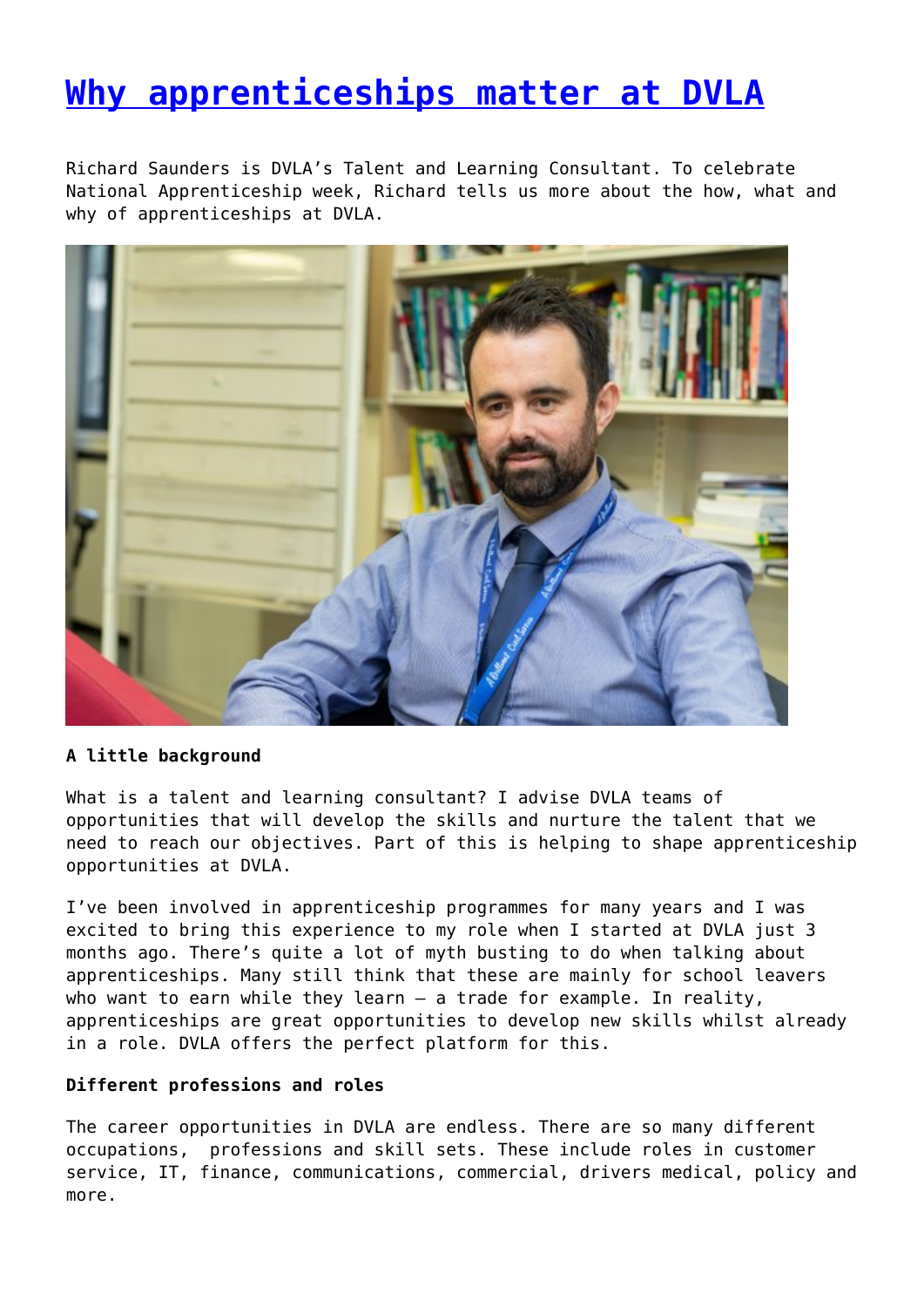Why do we have apprenticeships at DVLA? They support our staff with their personal development and meet the needs of our work, both now and in the future.

With so many roles and skills, it's really important that my team and I understand the specific skills needed for each one and decide how to plug any gaps. An apprenticeship helps to do just that. It requires commitment from the business area and the apprentice.

Contrary to popular belief, our apprentices include experienced professionals who are committed to their development. As a new starter, it's been really interesting discussing apprenticeship opportunities with a range of teams and departments, and finding out what might be the best fit for them. At the same time trying to find my way around an organisation housing almost 6,000 staff!

#### **What the future looks like**

I'm currently working with some of our senior managers to improve apprenticeships even further by aligning them closer to all our professions. The idea is to make the overall experience more relevant and beneficial to all parties – both the apprentices themselves, and DVLA. We'll roll it out, have a look how it works and refine it as we go along to make it the very best it can be.

It's certainly an exciting time. We're looking forward to launching these new opportunities and continuing our commitment to develop our staff. DVLA is already enjoying great success with apprenticeships so my challenge is to make sure we maintain and exceed this!

### **To find out more**

You can read more about what it's like to work at [DVLA](https://www.gov.uk/government/organisations/driver-and-vehicle-licensing-agency/about/recruitment). You can also take a look at our latest vacancies on [Civil Service jobs.](https://www.civilservicejobs.service.gov.uk/csr/index.cgi?pageclass=Jobs&pageaction=searchbyquick&storesearchcontext=1&nghr_dept=183883)

**Follow DVLA on [Twitter](https://twitter.com/DVLAgovuk), [Facebook](https://www.facebook.com/dvlagovuk) and [LinkedIn](https://www.linkedin.com/company/driver-and-vehicle-licensing-agency) and subscribe to our [Inside](https://insidedvla.blog.gov.uk/) [DVLA blog](https://insidedvla.blog.gov.uk/).**

**[Let's block ads!](https://blockads.fivefilters.org/)** [\(Why?\)](https://blockads.fivefilters.org/acceptable.html)

# **[Driving abroad after Brexit – things](http://www.government-world.com/driving-abroad-after-brexit-things-are-changing/) [are changing](http://www.government-world.com/driving-abroad-after-brexit-things-are-changing/)**

If you're planning to drive abroad over the coming weeks and months, the driving documents you'll need may change – here's what you need to know.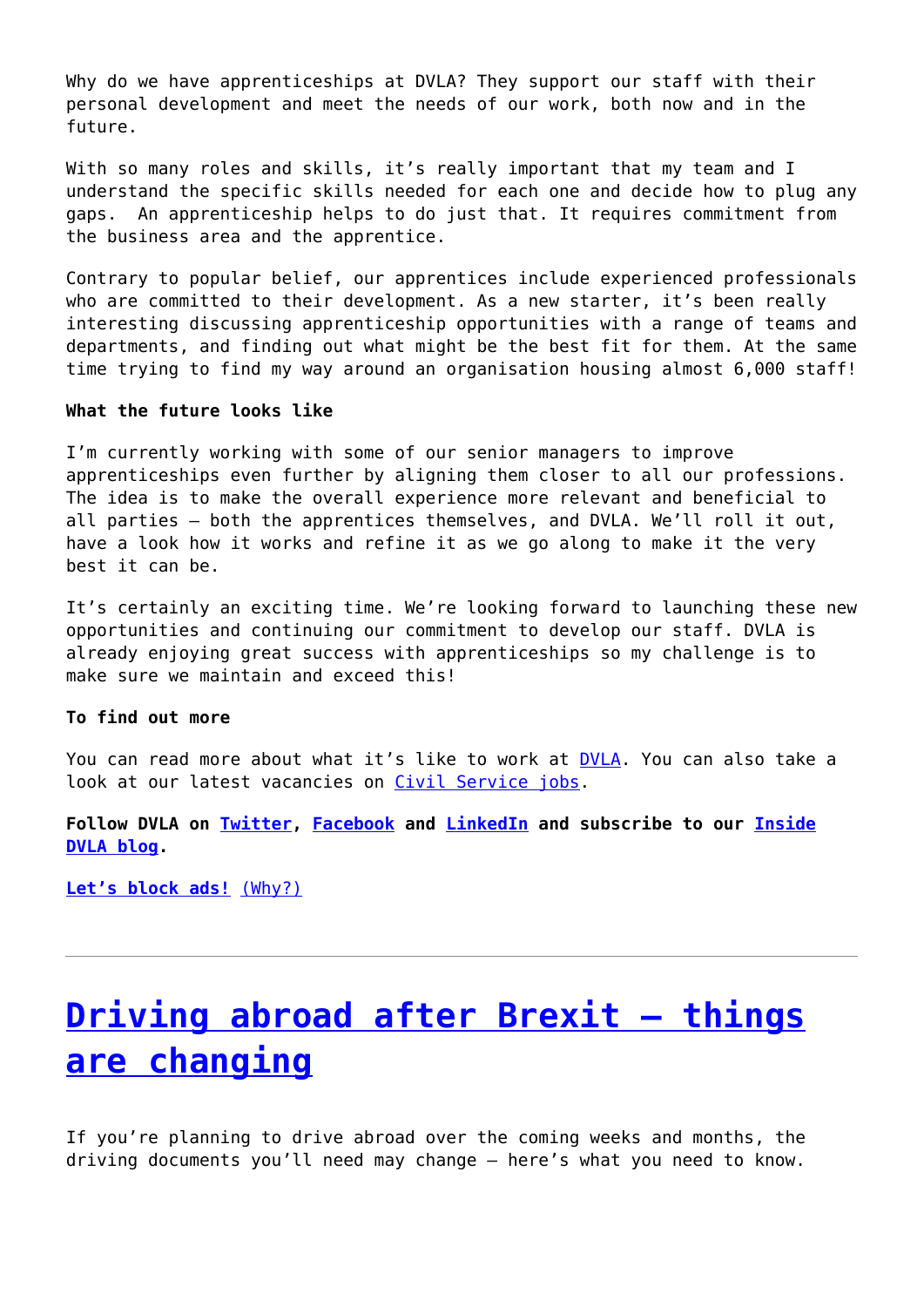

## **International Driving Permits**

Before the UK leaves the EU on 29 March 2019, holders of UK licences can drive in all EU countries and the European Economic Area (EEA) without the need for any additional documentation.

If the UK leaves the EU on 29 March without a deal, UK licence holders may also need to obtain an International Driving Permit (IDP) to drive in EU/EEA countries.

There's more than one type of IDP available and the type of IDP you may need in some countries will change on 28 March.

So, before you travel, make sure you check:

- whether the country or countries you'll be driving in require an IDP
- which type of IDP you need if you are travelling through two or more countries, you may need more than one IDP

You can obtain an IDP for £5.50 from 2,500 Post Offices across the UK.

Find out how to obtain an IDP by [visiting the Post Office website.](http://www.postoffice.co.uk/international-driving-permit)

## **Driving licences**

If you're a UK licence holder living in the UK, there's no need to change your driving licence after 29 March.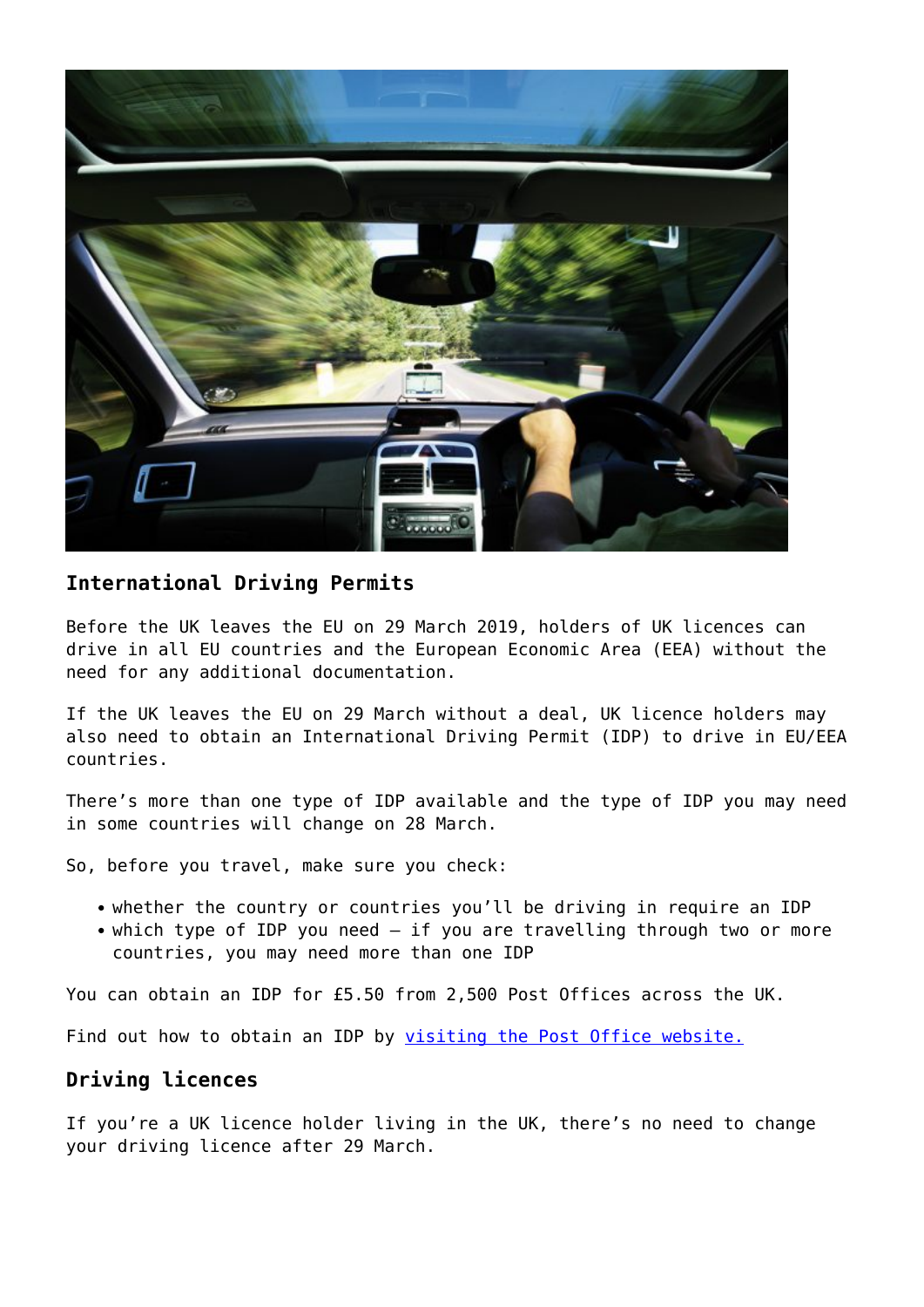#### **UK residents in the EU**

If you are resident in an EU country after the UK leaves the EU, you may not automatically have the right to exchange your UK licence for a driving licence from the country you're living in and you may need to take a new driving test.

If you are already resident in an EU/EEA country, you can avoid this by exchanging your UK driving licence in the member state you live in before 29 March. UK licence holders who do this will be able to exchange that licence back to a UK licence if they return to live in the UK at a later date.

### **EU licence holders**

Arrangements for EU licence holders who are visiting or living in the UK will not change after 29 March.

The UK does not require visiting motorists to hold a separate IDP to guarantee the recognition of their driving licence. This covers EU licence holders coming to the UK on holiday or driving on business.

EU licence holders visiting the UK can drive here as long as their licence remains valid. EU licence holders who are or become a UK resident can drive here with a valid licence until they reach the age of 70, or until three years after coming to live in the UK, whichever is later.

There are different restrictions in place for those who have a licence to drive [lorries](https://www.gov.uk/guidance/prepare-to-drive-in-the-eu-after-brexit-lorry-and-goods-vehicle-drivers) and [buses.](https://www.gov.uk/guidance/prepare-to-drive-in-the-eu-after-brexit-bus-and-coach-drivers)

For EU licence holders who passed their test in the EU or EEA, the UK will continue to exchange their licence as we do currently.

EU licence holders who passed their test outside the EU or EEA may have restrictions on licence exchange. As such, they may need to take a driving test to obtain a UK licence.

Find out more about [exchanging a foreign driving licence.](https://www.gov.uk/exchange-foreign-driving-licence)

### **Trailer Registration**

Regardless of the outcome of EU negotiations, there are new requirements for the separate registration of commercial trailers from 28 March 2019.

All trailers weighing over 3,500kg will need to be registered. However, if your trailer is used for commercial purposes you'll need to register it if it weighs over 750kg. This requirement will apply trailer used for journeys to, or through, all EU countries, with the exception of Ireland, Spain, Cyprus and Malta.

Trailers used solely domestically will not need to be registered.

[More information on how to register your trailer is available here.](https://www.gov.uk/guidance/trailer-registration) The fee for registration is £26 per trailer.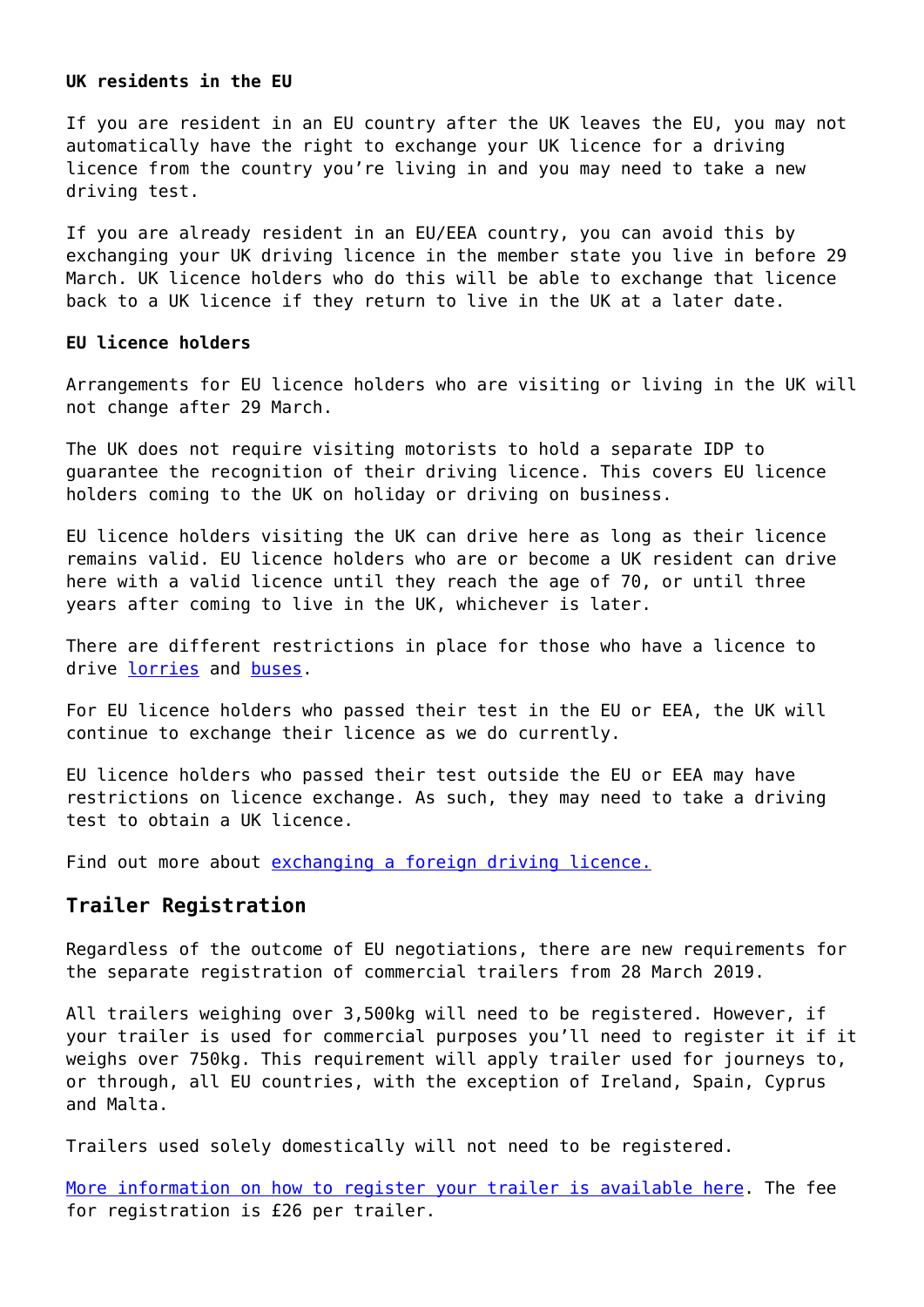Once a trailer is registered, it will be allocated a unique registration number which must be displayed on the trailer in addition to the existing registration number of the pulling vehicle.

You'll also be sent a trailer registration certificate in the post which you must show foreign authorities upon request

### **Motor Insurance Green Cards**

Green Cards are an international certificate of motor insurance. The EU is part of a Green Card-free circulation area. Currently, you do not need a motor insurance Green Card (to drive a UK registered vehicle in these countries).

In the event that there is no EU Exit deal and the UK and EU reach no separate agreement, drivers of UK registered vehicles will need to carry a motor insurance Green Card when driving in the EU, Iceland, Liechtenstein, Norway, Andorra, Serbia and Switzerland.

You can contact your vehicle insurance provider to obtain a motor insurance Green Card.

### **Need to know more?**

Keep track of the latest UK government information and [advice on everything](https://euexit.campaign.gov.uk/) [to do the UK's exit from the EU.](https://euexit.campaign.gov.uk/)

**Follow DVLA on [Twitter](https://twitter.com/DVLAgovuk), [Facebook](https://www.facebook.com/dvlagovuk) and [LinkedIn](https://www.linkedin.com/company/driver-and-vehicle-licensing-agency) and subscribe to our [Inside](https://insidedvla.blog.gov.uk/) [DVLA blog](https://insidedvla.blog.gov.uk/).**

**[Let's block ads!](https://blockads.fivefilters.org/)** [\(Why?\)](https://blockads.fivefilters.org/acceptable.html)

## **[Driving collaboration in Swansea](http://www.government-world.com/driving-collaboration-in-swansea/)**

[Andrew Falvey,](https://www.gov.uk/government/people/andrew-falvey) DVLA's Commercial Director, tells us all about the work he's been doing to foster better networking relationships within the public sector in Swansea.



Before I joined DVLA in 2010, I worked at Swansea Council as a Head of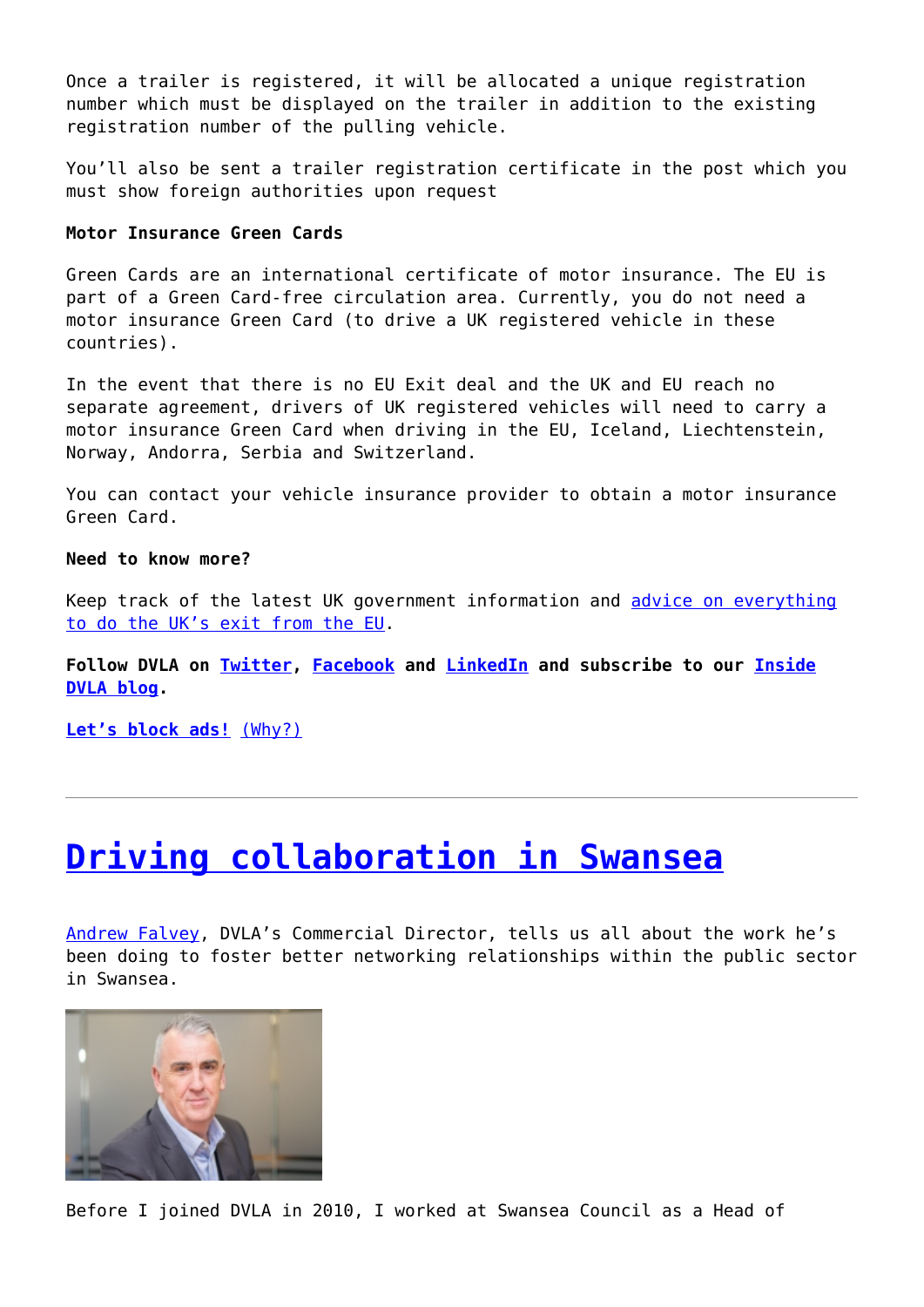Service. At the time I often pondered that I knew very little about the place, even though I'm from Swansea and it was literally just up the road. I'd never been there, and I didn't know anyone in a senior position that I could call up. I was told that there was a large commercial team there, for example, surely we've some things in common? Why weren't we talking? This seemed like a missed opportunity to me.

### **Making the first move**

Fast forward a few years, and I'm a director in DVLA, wondering if there is a way of improving communication and collaboration between Swansea's largest public sector employers. Throughout my career I've always been wary of being too inward looking – I think it's important to share best practice and learn from others, this helps organisations flex and adapt to challenges and opportunities.

So I emailed a few senior people in other local public sector bodies, some that I knew personally and some names plucked from the internet, and asked if they would be interested in forming some kind of group. Despite my cold calling, to my delight I had very positive responses and before long the Swansea Large Employers Forum was born.

### **Who we have on board**

We've top level representation from [ABMU Health Board](http://www.wales.nhs.uk/sitesplus/863/home), [Swansea Council](https://www.swansea.gov.uk/residents), [Swansea University](https://www.swansea.ac.uk/) and [University of Wales Trinity St David](https://www.uwtsd.ac.uk/), plus of course DVLA. Between us, we employ around 40,000 staff. When you add on the local supply chains that support our organisations, it adds up to a huge impact on the working population of the Swansea area.

Why these organisations? Well, there was nothing scientific in our approach, we simply looked at public sector organisations in Swansea that employed over 1,000 people. We've kept it to the public sector as there are similarities in our working practices and legal frameworks that we operate under. We don't ignore the progress and best practice that the private sector brings, so this often influences our conversations.

Given the ongoing work on the **Swansea Bay City Deal**, the forum provides a really useful opportunity for members to consider how we can work together in support of the Deal, for example around the skills agenda.

### **Taking the time to meet**

We meet 4 times a year for a couple of hours - not a huge time commitment, but enough to provide a regular chance to catch up, and we always seek to take away actions that we can work on. It's no surprise that when we meet we often have the same business challenges: skills shortages, recruitment, retention of staff, transport and parking. We also discuss how we work with local businesses, both in partnership and as part of a supply chain.

The forum has met several times, and we're seeing the increasing value of sharing our views. We're all from large and complex organisations to those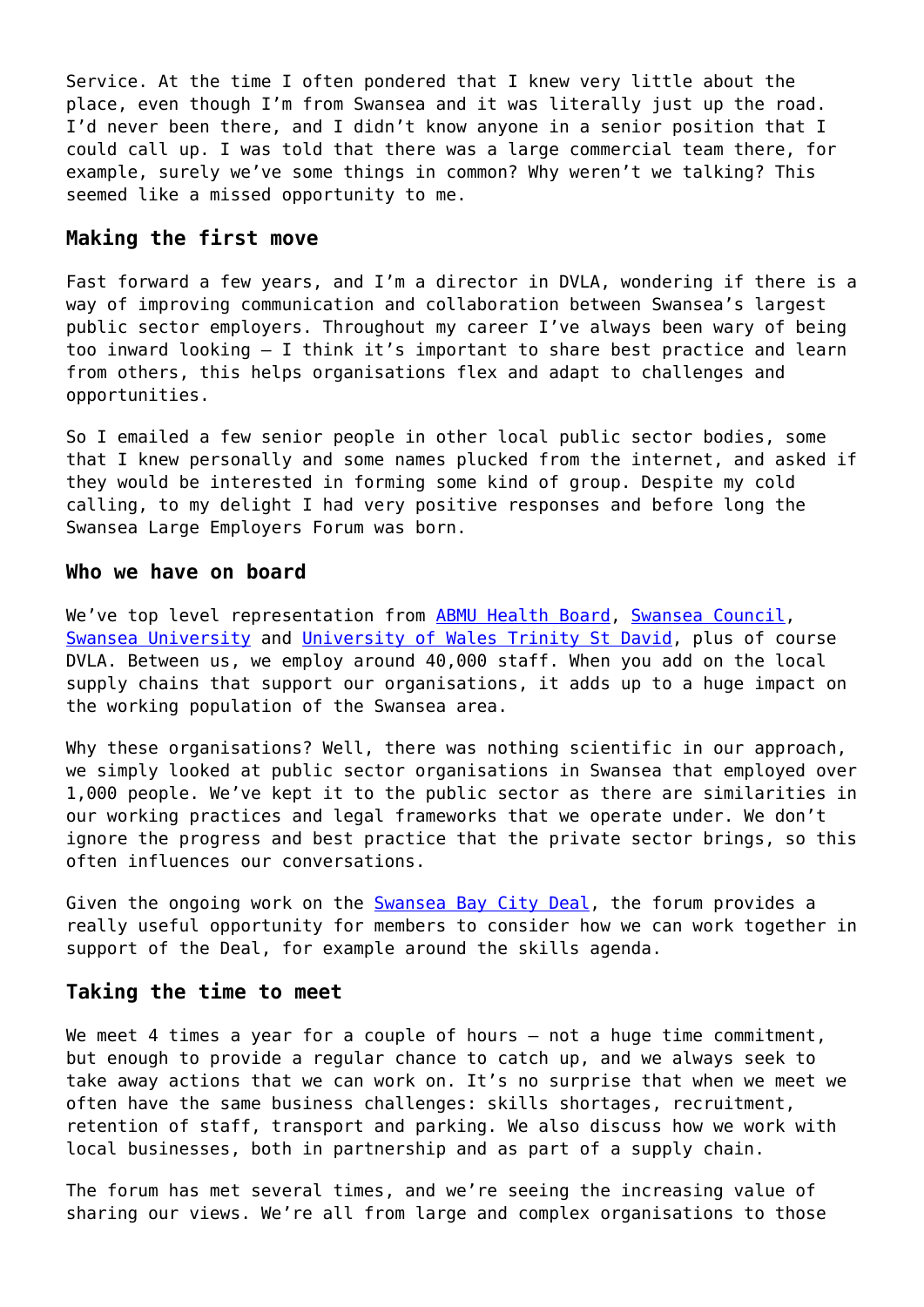outside, and the ability to be able to email or pick up the phone to someone who can advise, or simply help you to navigate to the correct person or team, is hugely helpful.

The group has also spawned some topical sub-groups. The ones that have already met are Cyber Security, Cloud, Human Resources, [GDPR,](https://www.gov.uk/government/publications/guide-to-the-general-data-protection-regulation) and IT Strategy. These groups are introducing people with similar expertise to each other, often for the first time. The knowledge sharing and the willingness to co-operate has been great to see.

I'm grateful to my colleagues on the forum who continue to bring enthusiasm and ideas to our meetings. We all share a common purpose and that is to find ways we can improve public services, while supporting local people and businesses.

[Keep up to date](https://www.gov.uk/government/organisations/driver-and-vehicle-licensing-agency) with the latest news about DVLA, including our latest vacancies.

*Follow DVLA on [Twitter](https://twitter.com/DVLAgovuk), [Facebook](https://www.facebook.com/dvlagovuk) and [LinkedIn](https://www.linkedin.com/company/driver-and-vehicle-licensing-agency) and subscribe to our [Digital](https://dvladigital.blog.gov.uk/) [Services Blog.](https://dvladigital.blog.gov.uk/)*

**[Let's block ads!](https://blockads.fivefilters.org/)** [\(Why?\)](https://blockads.fivefilters.org/acceptable.html)

## **[What I learned from teaching](http://www.government-world.com/what-i-learned-from-teaching-schoolchildren-about-dvla/) [schoolchildren about DVLA](http://www.government-world.com/what-i-learned-from-teaching-schoolchildren-about-dvla/)**

**They say never work with children (or animals). But Nicola Braun, of DVLA Vehicle Business Services, proved this wrong recently when she visited a class of local schoolchildren to tell them all about DVLA.**

I've always been nervous about public speaking as I'm quite shy by nature. But when I was asked to give a presentation about the agency to around sixty 10 to 11 year olds, I jumped at the challenge!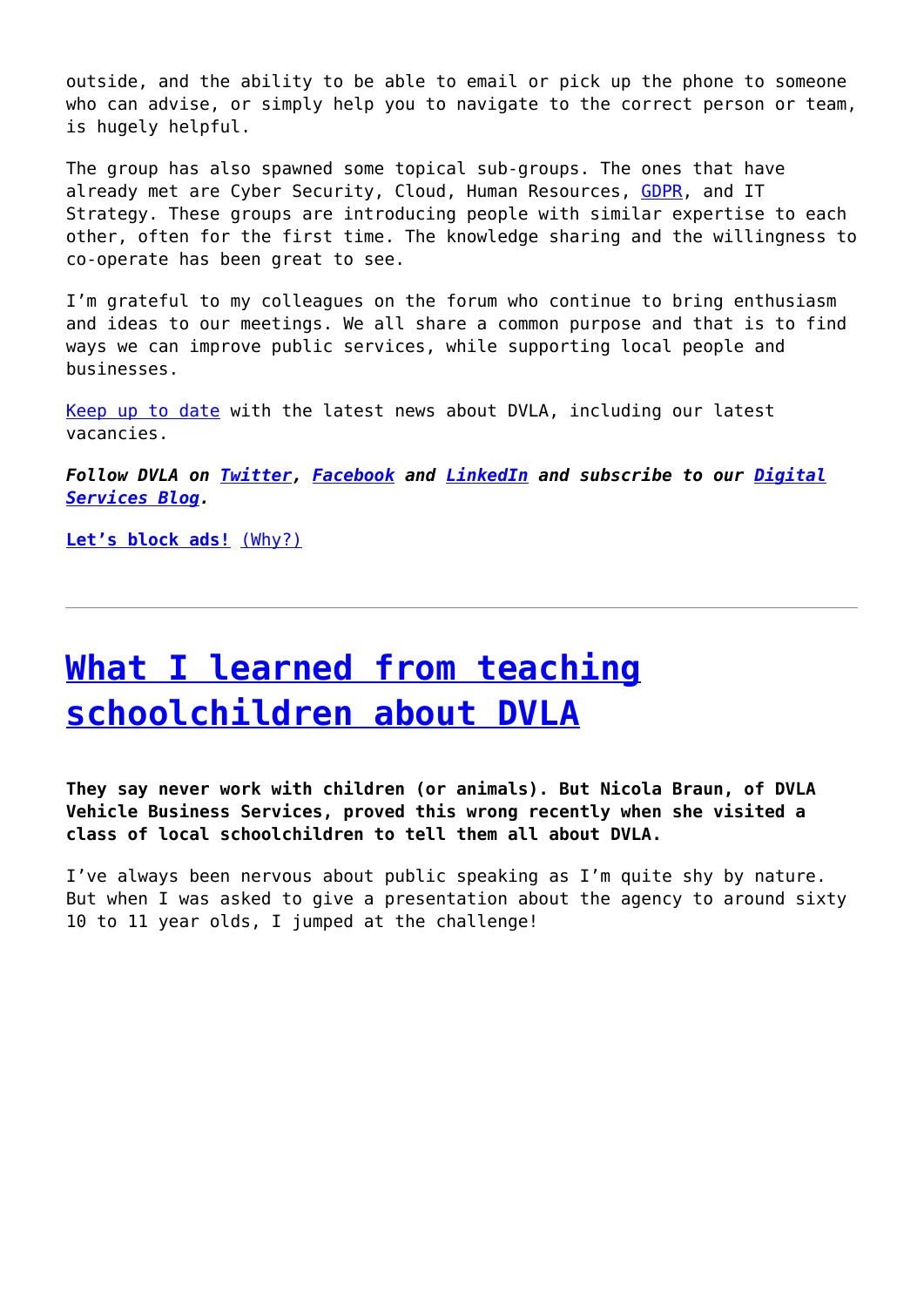

### **How it happened**

At my daughter's parents evening I was having a chat with her teacher when he asked me where I worked and what my role was. I explained [about DVLA and what](https://www.gov.uk/government/organisations/driver-and-vehicle-licensing-agency) [we do](https://www.gov.uk/government/organisations/driver-and-vehicle-licensing-agency) and talked a bit about my role in Vehicle Business Services.

He was really interested and asked if I'd like to present to year 6 pupils (including my daughter!) about my place of work and career. I immediately said yes. It's something I've always wanted to do – as well as helping the children to develop and learn about something new, I knew I'd learn a lot from it as well.

## **Getting started**

I got the clearances I needed from work to go ahead, then I started on my presentation. I made sure I included the kind of stats and numbers which would help to keep my young audience's attention. For example, did you know that [last year](https://www.gov.uk/government/publications/dvla-annual-report-and-accounts-2017-to-2018) we issued more than 11 million driving licences? Or that our contact centre took around 14 million calls from customers? I felt it was important to get across the scale of what we do.

Presentation done, next it was on to the tricky bit…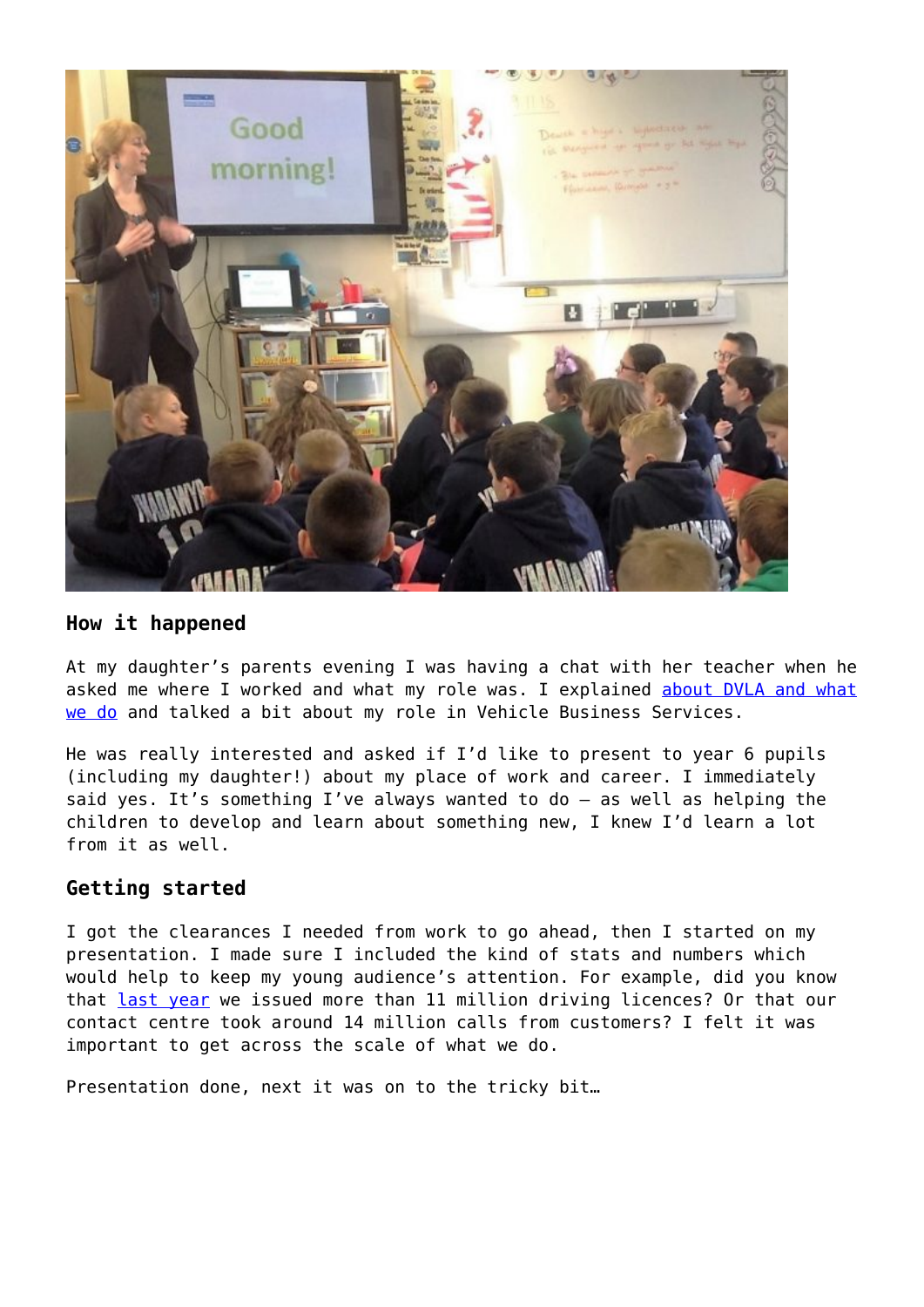

### **New teacher nerves**

Soon, it was 'Presentation Day'. That morning I felt sick with nerves, thinking 'Oh my gosh! I've never done this before, I hope I do well…' But as soon as I went into the classroom, my butterflies went. I introduced myself and began my presentation.

The children really seemed to be paying attention, as they were scribbling away and making notes of my slides. I had to slow down so they could capture all the information I was relaying.

I think it's important to teach children about staying on the right side of the law as early as possible, so I mentioned this in my presentation. Maybe the bit where I talked about the 'consequences of not abiding by the law' did the trick, as they gasped when I told them they could get a fine of up to £1,000 for not taxing a vehicle!

### **Any questions?**

I was keen to make it a two-way presentation. I wanted the children to feel part of it, so we had a question and answer session next.

I was asked plenty of really good questions. "Do you enjoy your job?", "What did you want to be when you were in school?"… When I was asked "How long have you worked for DVLA?", I answered "17 years". I got a "Wow!" for that one.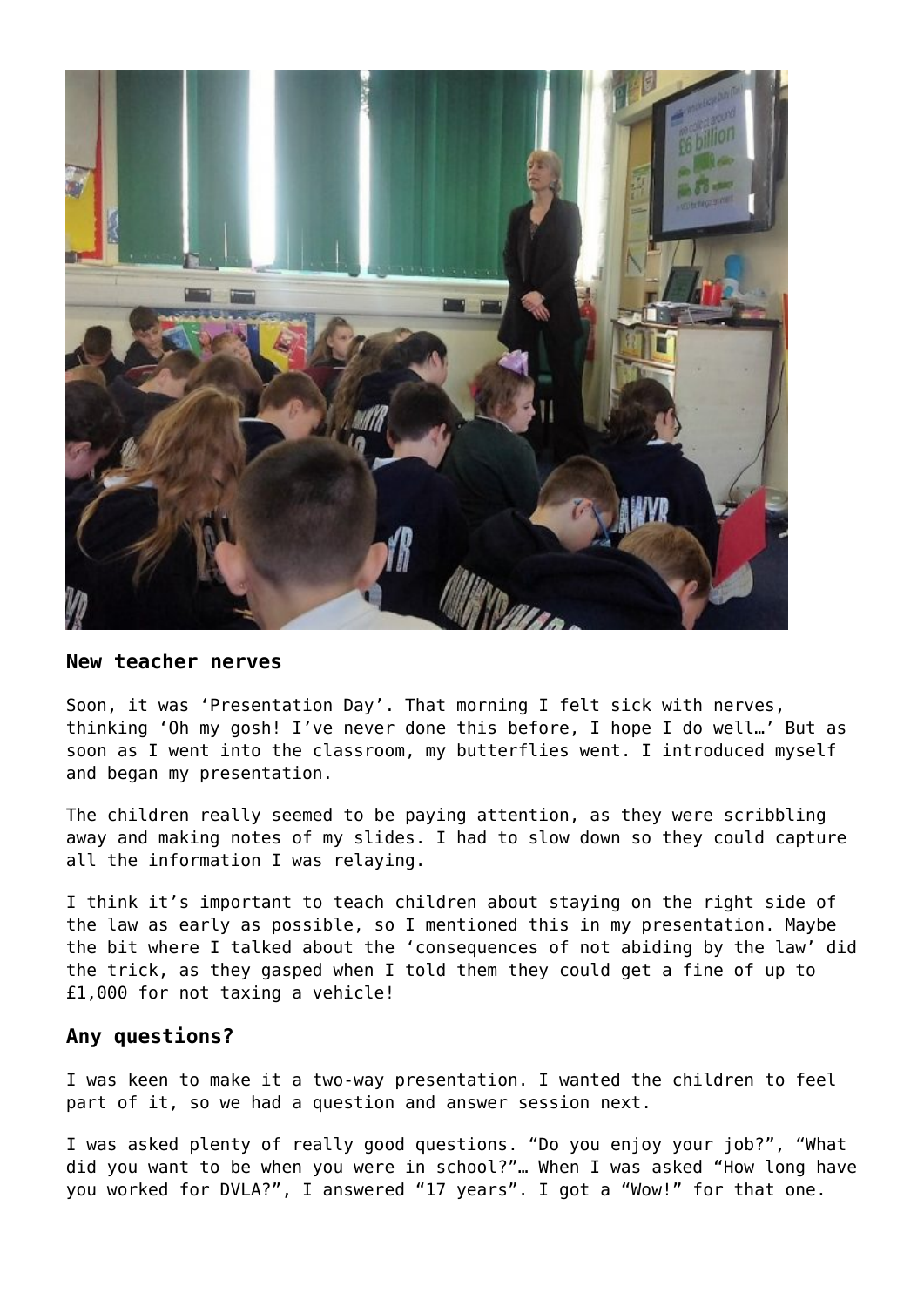The most popular question I asked the children was "What type of vehicle would you like to drive?" Nearly every hand went up. From Maseratis to limousines, I must say that they had great taste in vehicles!

When I finished and left the school, I was on cloud nine with a real sense of accomplishment. I'd faced up to my fears of speaking in front of large crowds of people, and spread the word about DVLA into the bargain.

### **The verdict**

Was it worth it? Definitely! Not only did it help my confidence, but I hope I gave the children some tips on how to abide by the law when they grow up.

I would say to anyone thinking of doing something similar, if you ever get the chance to do something like this, give it a go. Chances are you could be speaking to your future customers, stakeholders or even colleagues.

[Keep up to date](https://www.gov.uk/government/organisations/driver-and-vehicle-licensing-agency) with the latest news about DVLA, including our latest vacancies.

**Follow DVLA on [Twitter](https://twitter.com/DVLAgovuk), [Facebook](https://www.facebook.com/dvlagovuk) and [LinkedIn](https://www.linkedin.com/company/driver-and-vehicle-licensing-agency) and subscribe to our [Inside](https://insidedvla.blog.gov.uk/) [DVLA blog](https://insidedvla.blog.gov.uk/).**

**[Let's block ads!](https://blockads.fivefilters.org/)** [\(Why?\)](https://blockads.fivefilters.org/acceptable.html)

# **[Keep an eye on your vision for driving](http://www.government-world.com/keep-an-eye-on-your-vision-for-driving/)**

**New Vision Panel Secretary Dr Cathy Armstrong shares her professional advice on getting your eyesight checked for driving, and the extra challenges of driving in winter.**



I was recently appointed joint DVLA Vision Panel Secretary alongside [Dr](https://insidedvla.blog.gov.uk/author/dr-gareth-rees/) [Gareth Rees](https://insidedvla.blog.gov.uk/author/dr-gareth-rees/), and I've worked at DVLA for 2 and a half years. As it's Road Safety Week, I thought it would be a good time to blog about eyesight and driving.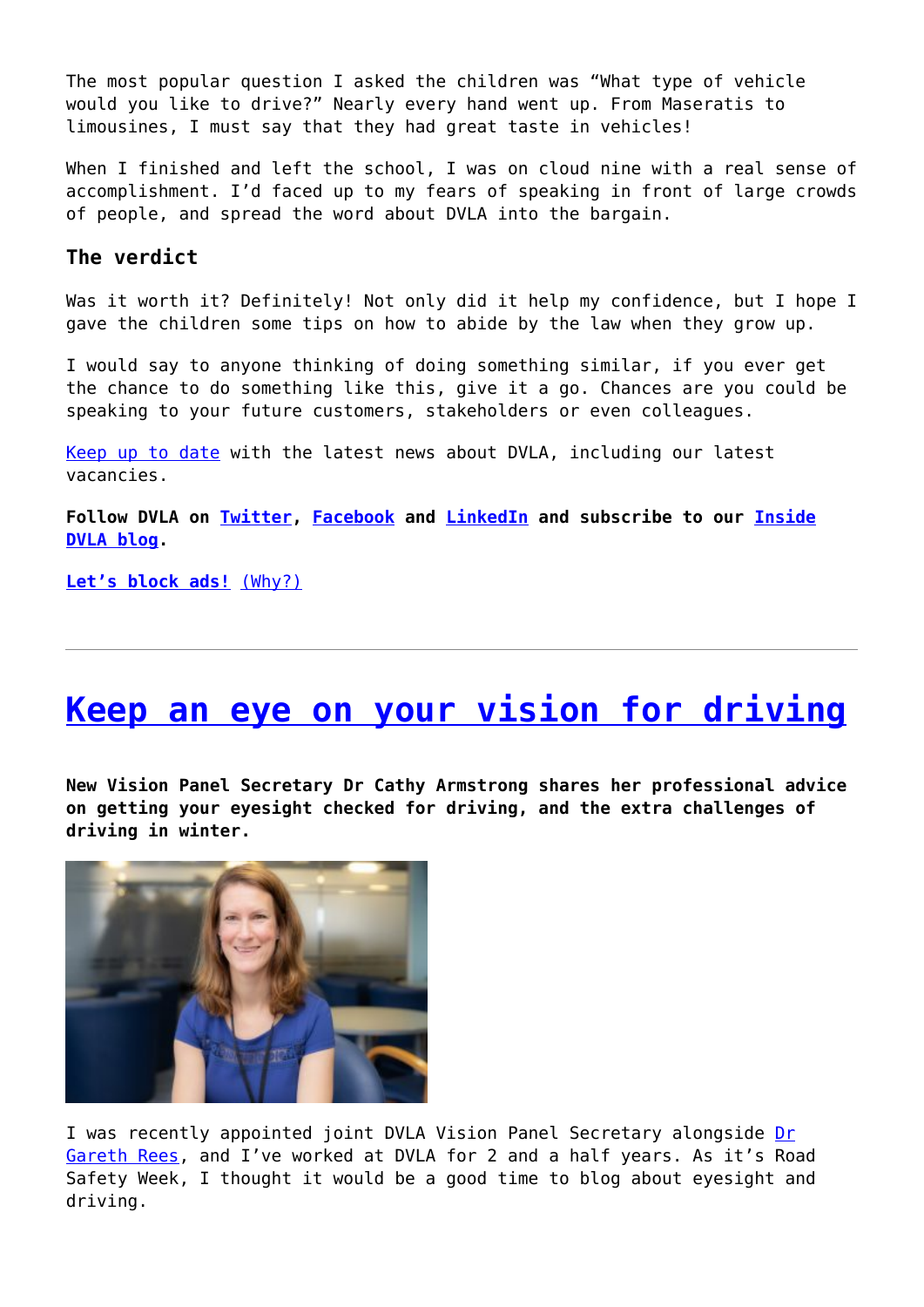As drivers we often forget just how complex driving is, and being able to meet the vision standards for this complex activity is extremely important for road safety. It's particularly important that if someone has been prescribed glasses or contact lenses for driving, they must wear them every time they drive to stay legal on the road.

Many of us wear glasses; maybe just for reading, maybe for all aspects of daily life – or a bit of both. However many people are prescribed glasses to make sure their eyesight meets the vision standards required by law for driving. Unfortunately, forgetfulness, vanity and difficulty tolerating glasses can result in unloved spectacles cluttering up car gloveboxes and handbags. But if they're not worn, drivers are risking their own and other road users' safety.

All drivers must be able to meet these [eyesight standards](https://www.gov.uk/driving-eyesight-rules) as a legal requirement. They test both visual field and acuity – that is, the area your sight covers and how clearly you can see. A defect in your visual field may mean you struggle to see approaching hazards without having to look away from the road ahead. A reduction in your visual acuity could give you difficulty in reading road signs and signals. It's also important to remember that those who drive for a living and have a group 2 (vocational) licence must meet higher standards for vision. This is because of the size and type of vehicles they drive, and the longer time spent behind the wheel.



Driving during the winter months can be particularly challenging, since weather conditions can make it difficult to see clearly. There are the darker mornings, glare from the low setting winter sun, reduced visibility in rain and fog, as well as wet and icy weather and shorter daylight hours… All of these factors can make driving conditions more hazardous at this time of year, particularly if you have any problems with your eyesight.

Eyesight deteriorates over time and this can happen at any age. Some drivers may be noticing some of the tell-tale signs that their eyesight is not as good as it used to be. You might be finding it harder to judge distances, struggling to read a newspaper, or maybe it's getting more difficult for you to drive at night. That's why we recommend that all drivers have their vision tested at least every 2 years. If you notice any change in your eyesight, go and see your optician straightaway – don't wait until your next check-up or when your driving licence is due for renewal.